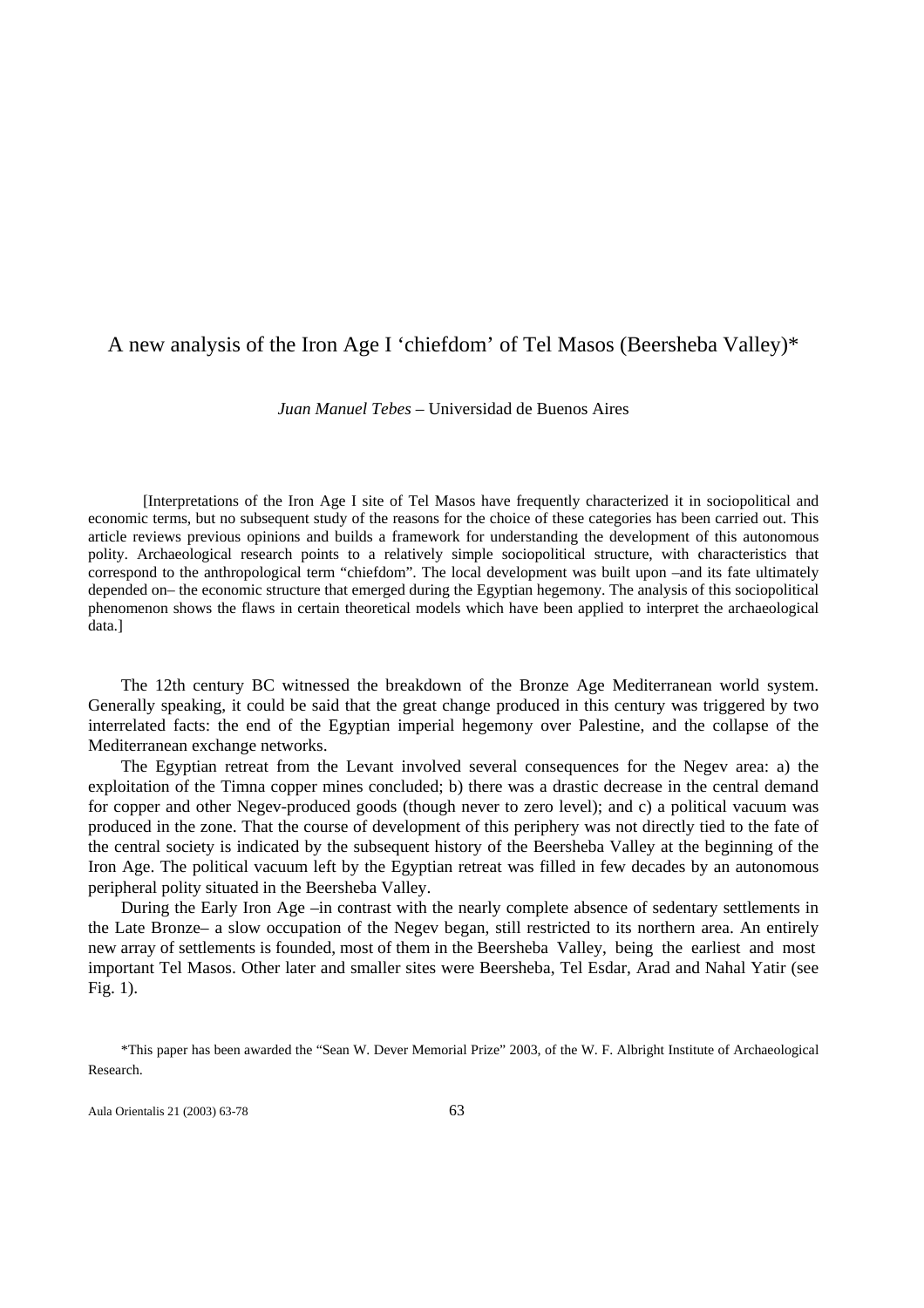Tel Masos (Hirbet el-Mšāš), located on front of the Nahal Beersheba, has attracted most of the attention since the excavations carried out during the 1970s by a team headed by Y. Aharoni, and later V. Fritz and A. Kempinski<sup>1</sup> (Fig. 2). The archaeologists discovered three Iron Age strata (I, II and III), exposed in Areas A (northeastern part of the tel), B (eastern part), C (southern part), F (western part) and H (central/southwestern part). The earliest phase (Stratum IIIB: first half of the 12th century BC) was characterized by ash pits, ovens and silos. The ceramic typically belongs to the Canaanite tradition. In Stratum IIIA (mid-12th century BC), the earliest permanent structures were built, particularly four-room houses. During Stratum II (late 12th to the second half of the 11th centuries BC), Tel Masos reached its largest extension and complexity, especially taking into account the existence of some public buildings and great quantities of imported vessels. In Stratum I (late 11th and early 10th centuries BC), it was erected a citadel in the southern area. It seems that the site was later abandoned.

 This settlement was interpreted from the most different perspectives. Aharoni identified it as the site of Horma (hmrj) of Num 14:45; 21:3; Jos. 12:14; 15:30; 1 Sam. 30:30, etc.<sup>2</sup>, and interpreted it in terms of the model of peaceful infiltration of the Israelites, hypothesis followed on a somewhat different manner by Fritz<sup>3</sup> and Kempinski<sup>4</sup>. According to W. Dever, the settlement was inhabited by Israelites, though they were formerly part of the lowland Canaanite population<sup>5</sup>. Similar opinion had G. Ahlström, who also proposed that it "may have developed into a chiefdom or a small kingdom" under Egyptian and later, perhaps, Philistine sovereignty<sup>6</sup>. For E. Oren, Tel Masos reflects the Egyptian activities in the Beersheba Valley, by means of Canaanite sites<sup>7</sup>. N. Na'aman wonders whether it was an independent town that just maintained close ties with the Philistines, or a part of the Philistine territory<sup>8</sup>. Following an earlier suggestion of M. Kochavi<sup>9</sup>, who proposed that the site was the "town of Amalek" ( $q | m[ r|$ ) of 1. Sam. 15:5, I. Finkelstein claimed that Tel Masos was not an Israelite site, and that its development was the outcome of the sedentarization of local pastoralist people. In fact, its economy was largely based on the prosperity originated in the copper mining of the Arabah Valley by local elements after the Egyptian retreat, and on the beginning of the Arabian incense trade. Tel Masos thus might have been a "chiefdom"

1. Y. Aharoni, V. Fritz and A. Kempinski, "Vorbericht über die Ausgrabungen auf der *Hirbet el-Mš¿š (Têl M¿šôš)*. 1. Kampagne 1972", *Zeitschrift des Deutchen Palästina-Vereins (ZDPV)* 89 (1973) 197-210; *id.*, "Vorbericht über die Ausgrabungen auf der *Hirbet el-Mš¿š (Têl M¿šôš)*. 2. Kampagne 1974", *ZDPV* 91 (1975) 109-130; V. Fritz and A. Kempinski, "Vorbericht über die Ausgrabungen auf der *Hirbet el-Mš¿š (Têl M¿šôš)*. 3. Kampagne 1975", *ZDPV* 92 (1976) 83-104; *id*., *Ergebnisse der Ausgrabungen auf der Hirbet el- Mš¿š (Têl M¿šôš)* (=*EAHM*), Wiesbaden 1983.

2. "Nothing Early and Nothing Late: Re-writing Israel's Conquest", *BA* 39 (1976) 55-76. At the same time, F. Crüseman equated it with the biblical Ziklag  $(q|qx)$ , the city that the Philistine Achish gave to David (1 Sam. 27:6): "Überlegungen zur Identifikation von Hirbet el-Mšãš (Têl Māšôš)", *ZDPV 89 (1973) 211-224*.

3. "The Israelite 'Conquest' in the Light of Recent Excavations at Khirbet el-Meshash", *BASOR* 241 (1981) 61-73; *id.*, "Conquest or Settlement?: The Early Iron Age in Palestine", *BA* 50 (1987) 84-100. See also *id.*, "Überlegungen zur Identifikation von Hirbet el-Mšāš", *EAHM*, pp. 235-238, where Fritz tends to favor the identification with some of the places named in 1 Sam. 30: 27-31 (laAtYb, bgn twmr, hmrj, twmpc, lkr), but does not reach any decisive conclusion.

4. "How Profoundly Canaanized Were the Early Israelites?", *ZDPV* 108 (1992) 1-7.

5. "Archaeology and Israelite Origins: Review Article", *BASOR* 279 (1990) 89-95.

6*. The History of Ancient Palestine from the Paleolithic Period to Alexander's Conquest*, Sheffield 1993, pp. 359-360; also *id.*, "The Early Iron Age Settlers at Hirbet el-Mšāš (Tel Masos)", *ZDPV* 100 (1984) 32-52.

7. "'Governor's Residencies' in Canaan under the New Kingdom: A Case Study of Egyptian Administration", *Journal of the Society for the Study of Egyptian Antiquities* (*JSSEA*) XIV (1984) 47-48.

8. "Israel, Edom and Egypt in the 10<sup>th</sup> Century B.C.E.", *TA* 19 (1992) 87. However, in an earlier paper, Na'aman proposed the identification of Tel Masos with the Simeonite "city" of Baalath Beer (rab  $\lfloor \lfloor b \rfloor$ , Jos. 19:8; id., "The Inheritance of the Sons of Simeon", *ZDPV* 96 (1980) 146.

9. "Rescue in the Biblical Negev", *BAR* 6(1) (1980) 24-27.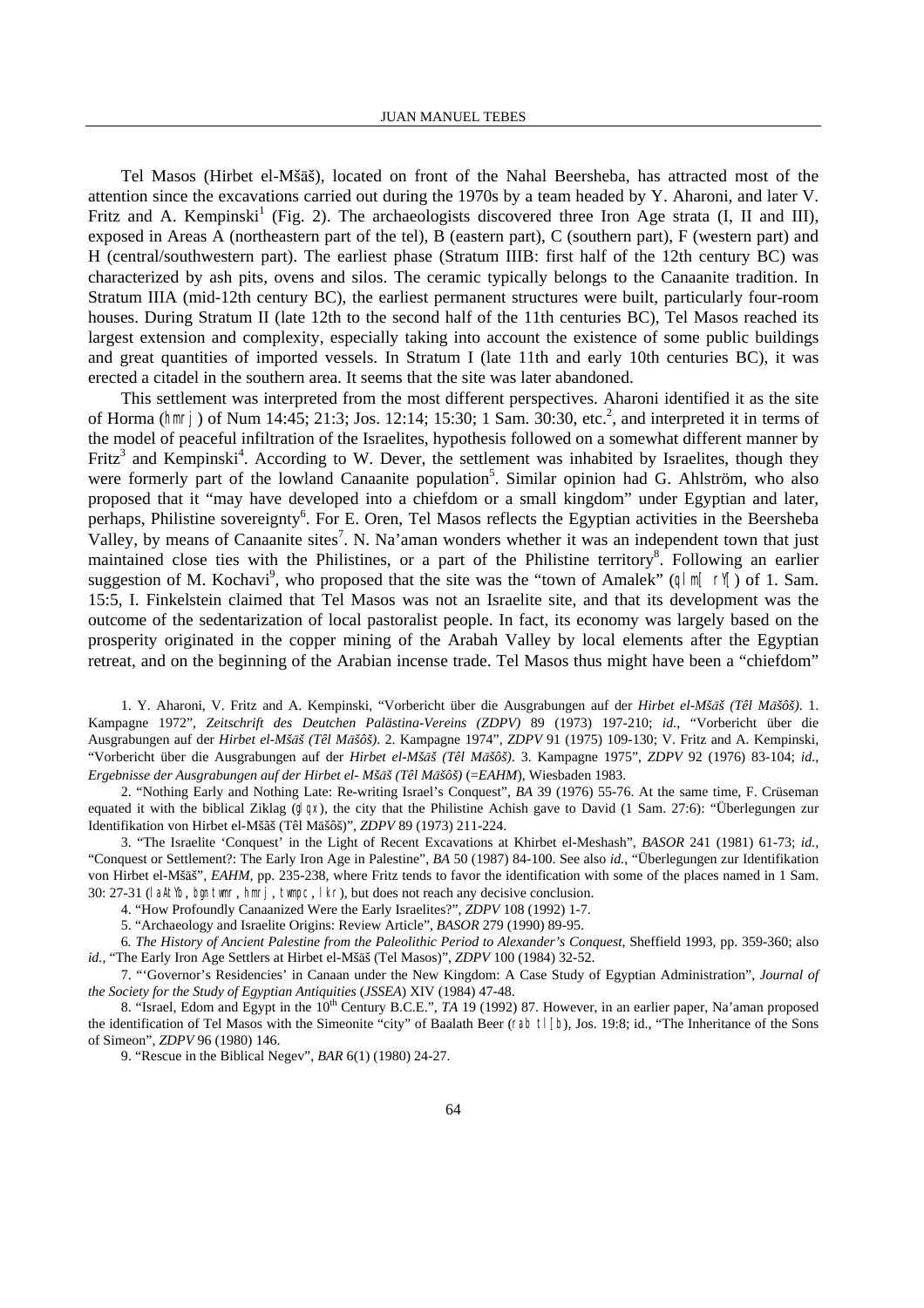of considerable importance<sup>10</sup>. According to Z. Herzog, Tel Masos was the "central place" of the Beersheba Valley, inhabited by a mixed ethnic population, which operated as the administrative and distributive center of the zone<sup>11</sup>. Moreover, for D. Edelman the settlement reached the statehood level, as it was the seat of Talmai, king of Geshur (rwvg Jlm ymlt) 12. J. Holladay, who dates Tel Masos' Strata II-I to the 10th century BC, argues that it could have been an officer's post to control the Arabian trade, which was then supposedly controlled by the King Solomon<sup>13</sup>.

### *Characterizing a site*

 It is interesting to observe how several of the above proposals have interpreted Tel Masos with different sociopolitical terms, but without a subsequent close analysis of the reasons for the choice of these categories, not even a discussion of what they meant for each of them. Obviously, to adequately interpret a site with the characteristics of Tel Masos, we must contrast it with the contemporary Iron I Palestinian settlements.

 It must be said that Tel Masos' size and complexity clearly exceeded those of the central hill country and Beersheba Valley sites. These settlements were generally small (0,5-0,6 hectares), most of them unfortified, and they typically used very simple methods of grain storage (stone lined pits excavated into the ground). The repertory of ceramic forms was very restricted, imported vessels being almost absent<sup>14</sup>. Social differentiation had not developed fully yet. Archaeological data attest a social organization based on the family and lineage –and at intersite level, the tribe– corporate groups that were at the same time kinship, production and consumption units<sup>15</sup>. Instead, Tel Masos –at its largest extension in Stratum II– had a built-up area of about 3 hectares, the total area being about 6 hectares<sup>16</sup>. Estimates of population vary according to the diverse methods employed. Supposing an average of 4-5 people per domestic

10. "The Iron Age 'Fortresses' of the Negev Highlands: Sedentarization of the Nomads", *TA* 11 (1984) 189-209; *id.*, "Arabian Trade and Socio-Political Conditions in the Negev in the Twelfth-Eleventh Centuries B.C.E.", *JNES* 47 (1988) 241-52; *id.*, *Living on the Fringe. The Archaeology and History of the Negev, Sinai and Neighboring Regions in the Bronze and Iron Ages*, Sheffield 1995, pp. 103-126; an opinion shared by D. Eitam, "The Settlement of Nomadic Tribes in the Negeb Highlands during the 11<sup>th</sup> Century B.C.," in M. Heltzer and E. LipiØski, eds., *Society and Economy in the Eastern Mediterranean (c. 1500-1000 B.C.)*, Leuven 1988, pp. 331-334. Both authors are criticized by Z. Meshel, "The 'Aharoni Fortress' Near Quseima and the 'Israelite Fortresses' in the Negev", *BASOR* 294 (1994) 60. Finkelstein has recently lowered the date of Stratum II to the 10th. century BC because of his new low chronology (*ibid.,* "The Campaign of Shoshenk I to Palestine. A Guide to the 10<sup>th</sup> Century BCE Polity". *ZDPV* 118 (2002) 114.

11. "The Beer-sheba Valley: From Nomadism to Monarchy", in I. Finkelstein and N. Na'aman, eds., *>From Nomadism to Monarchy: Archaeological and Historical Aspects of Early Israel*, Jerusalem 1994, pp. 122-49. For an earlier and rather different view see *id.*, "Enclosed Settlements in the Negeb and the Wilderness of Beersheba", *BASOR* 250 (1983) 41-59. Similarly, F. Frick interprets Tel Masos as an early Israelite chiefdom: *id.*, *The Formation of the State in Ancient Israel*, Sheffield 1985, pp. 159-168 (I was not able to read this work). On the other hand, N. Lemche supports the view that, due to our lack of written sources, we cannot determine whether it was the residence of a local chieftain or the dwelling of a "provincial governor", the "local representative of a Canaanite state"; see *id.*, *Early Israel*, Leiden 1985, pp. 218-219.

12. Cited, for example, in 2 Sam. 3:3; 13:37; D. Edelman, "Tel Masos, Geshur, and David", *JNES* 47 (1988) 253-58.

13. "The Kingdoms of Israel and Judah: Political and Economic Centralization in the Iron IIA-B (*ca*. 1000-750 BCE)", in T. Levy, ed., *The Archaeology of Society in the Holy Land*, London 1998, pp. 383-384. For a similar view, see J. Blakely, "Reconciling Two Maps: Archaeological Evidence for the Kingdoms of David and Salomon", *BASOR* 327 (2002) 49-54.

14. I. Finkelstein, *The Archaeology of the Israelite Settlement*, Jerusalem 1988, pp. 30-31; V. Fritz, *The City in Ancient Israel*, Sheffield 1993, pp. 50-75.

15. L. E. Stager, "The Archaeology of the Family in Ancient Israel", *BASOR* 260 (1985) 17-22; A. Faust, "The Rural Community in Ancient Israel during Iron Age II", *BASOR* 317 (2000) 17-39.

16. Tel Masos was even larger than the Beersheba Valley sites of the Iron II, which was the period of greatest urban settlement during the overall Iron Age. Several of these sites had an average size of 1 hectare; *cf.* M. Broshi and I. Finkelstein, "The Population of Palestine in Iron Age II", *BASOR* 287 (1992) 53.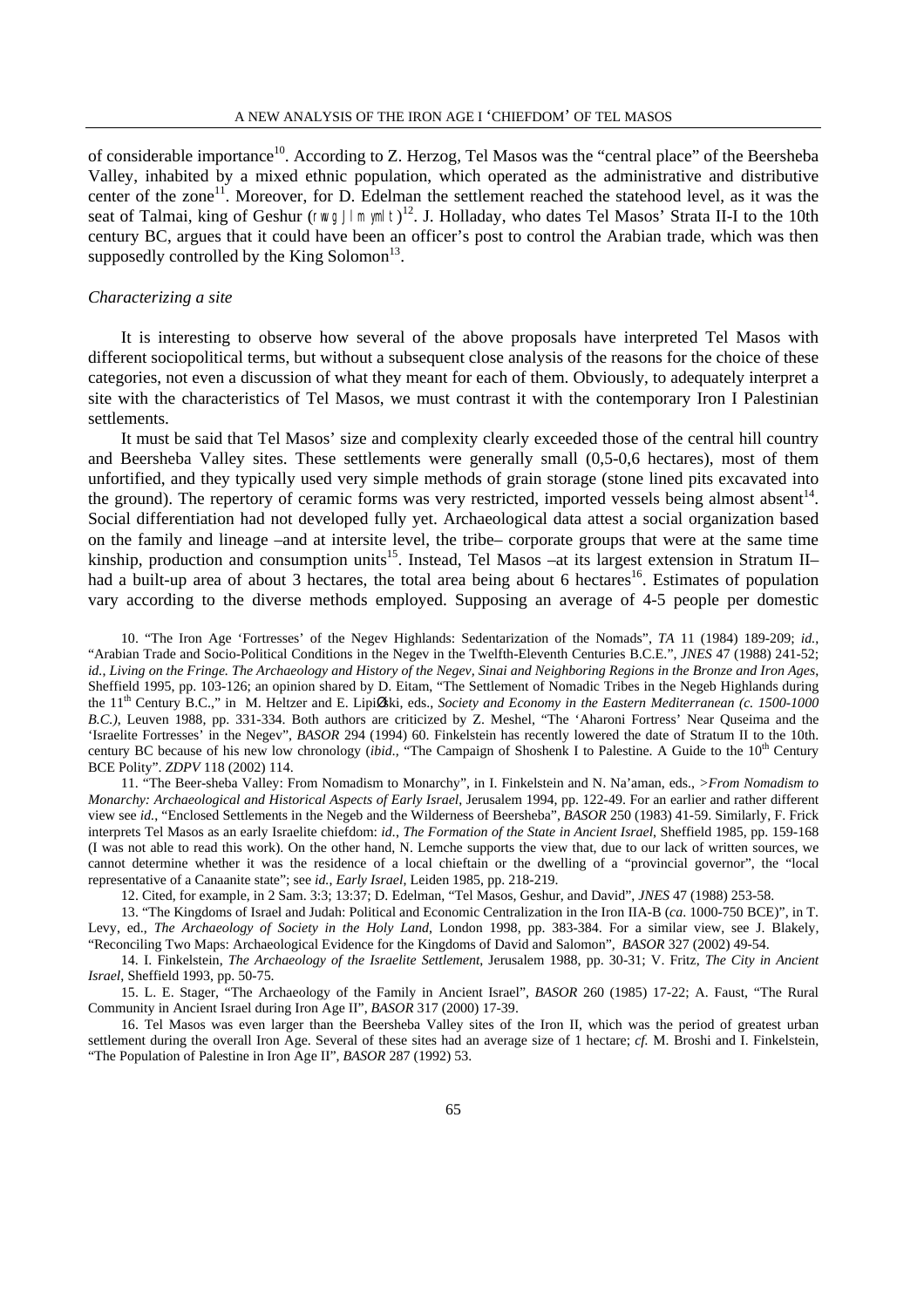building, the lowest estimate gives ca. 400 residents for Stratum  $II<sup>17</sup>$ , while other numbers 598-955 inhabitants for the same period<sup>18</sup>, at a moment when a standard rural site had about 100 villagers<sup>19</sup>.

 According to the excavators, a belt of closely set buildings surrounded Stratum II, creating a kind of defensive perimeter<sup>20</sup>. Stratum I had a building that has been interpreted as a fortification. Although in Stratum I storage was made in ground pits, during Stratum II it was achieved by means of large architectural structures. Occurrence of these public buildings points to a social organization more complex than the existent in contemporary rural settlements. Ceramic types are also more diverse, including Canaanite-style and different sorts of imported vessels.

 As far as ethnicity can be discerned in these cases, it is possible to say that Tel Masos' material culture, size, and architectural elements were thoroughly different from the central hill country settlements', which for most researchers were Israelite (or proto-Israelite) sites. In our opinion, these finds support the view that the population of Tel Masos was not Israelite. Otherwise, we would have to accept the too improbable scenario of the existence, in the middle of the Beersheba Valley, of an Israelite site at least three times as large as the other Israelite villages, completely isolated from the central highlands, which according to the Archaeology of the Early Iron Age and the biblical text was the core of the initial Israelite settlement. It seems rather that Tel Masos was the center of a different settlement pattern, one which was based on the Beersheba Valley and comprised several surrounding villages, having a quite distant relation to the central hill country sites<sup>21</sup>. Moreover, the ceramics and architectural layouts that appear at Tel Masos, mainly derived from coastal models, strongly suggest that Tel Masos population was mostly composed of Canaanite people.

 On the other hand, Tel Masos was not large and complex enough as to match the Canaanite and Philistine cities and city-states. Canaanite cities had a great range of size variation: an important site like Hazor reached 60 hectares of extension (during the Late Bronze, but it was not the standard); generally, cities were surrounded by minor villages. Palaces, temples, walls, ramparts, gates and towers also were normally present<sup>22</sup>. Tel Masos had no defensive wall; even so, had the site possessed a peripheral belt of buildings, it would have been totally unlike the size and sophistication of the Canaanite defensive systems. Still, Building 402 (Stratum I, identified as a fortress) was perhaps incorporated into the peripheral belt with the other buildings. Similarly, Tel Masos' buildings might have not matched the palaces and temples of Canaanite cities, although some of their plans were likely provided by the Egyptian and Canaanite architectural traditions. It seems that, at least during Stratum II, the construction of these structures and some houses followed a careful planning<sup>23</sup>.

17. Z. Herzog, "The Beer-sheba Valley", p. 133.

18. L.E. Stager, *BASOR* 260 (1985) 21. Y. Shiloh suggests a population of 64 in Area A-Stratum II, assuming a too large coefficient of 8 people per family, or 47 individuals per dunam: "The Population of Iron Age Palestine in the Light of a Sample Analysis of Urban Plans, Areas, and Population Density", *BASOR* 239 (1980) 29. If it is applied to the total area, this estimate will give 2820 inhabitants for Stratum II.

19. 'Izbet Sartah, Stratum II: I. Finkelstein, *The Archaeology of the Israelite Settlement*, pp. 268-269.

20. This pattern is hard to believe, since the entrance of the houses of the Area A faced the exterior side, consequently making impossible a defense in front of an attack; instead, it has been suggested that the settlement was formed by two or three belts, which would explain the Area A's "anomaly" (Z. Herzog, "The Beer-sheba Valley", p. 132).

21. Relatively few sites occupied the mountainous bloc immediately to the north –the Judean hills– as the real settlement in this area would begin in the Iron IIA; see A. Ofer, "'All the Hill Country of Judah': From a Settlement Fringe to Prosperous Monarchy", in Finkelstein and Na'aman, eds., *From Nomadism to Monarchy,* pp. 92-121.

22. V. Fritz, *The City,* pp. 27-49; R. Gonen, "Urban Canaan in the Late Bronze Period", *BASOR* 253 (1984) 61-73.

23. Yet, to give a fair trial, we must compare Tel Masos' size with that of the Iron I sites of the southern coastal plain. The largest cities of this area were Ashkelon: 30 hectares; Ashdod: 28 hectares, Gaza: 20 hectares, and Tel Miqne (Ekron): 20 hectares; although secondary sites (as Tell el-Far'a, Tell Jemmeh, Tell esh-Shari'a) had an average size of between 0,7 and 2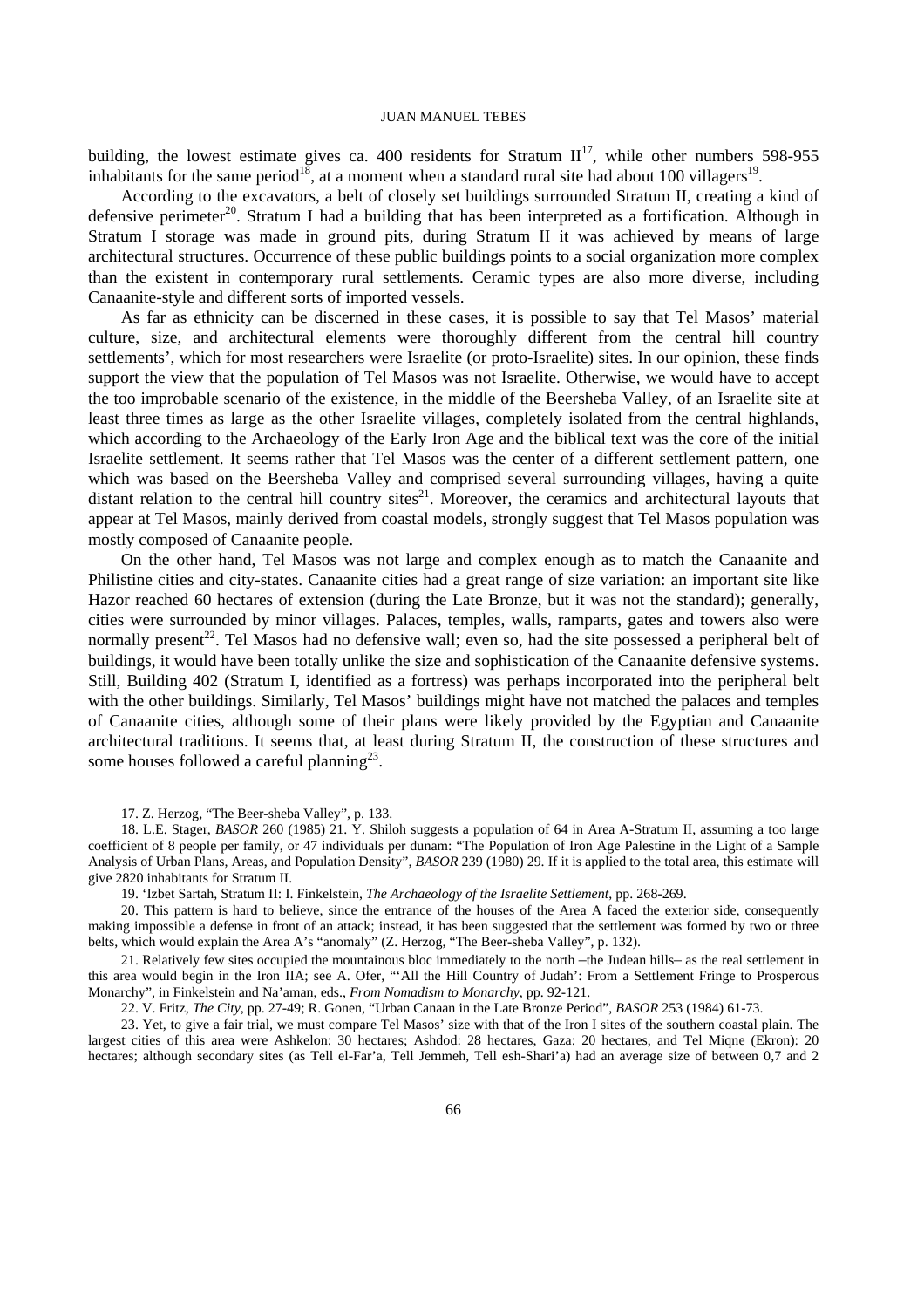The hypothesis of Tel Masos as an Egyptian administrative or military post can also be put aside, given the fact that Egyptian objects (scarabs, different types of vessels) and architectural models ("governor's residence": House 480) were wholly isolated in a thoroughly local Canaanite context. Egyptian goods must have come by way of trade, while House 480 could have been an example of the "elite emulation" of the high-social classes<sup>24</sup>. Moreover, if we contrast Tel Masos with indubitably Egyptian settlements located in Palestine, we will realize that the former lacks the large numbers of Egyptian domestic ceramics and texts that do possess the latter. Likewise, it is not likely to have been founded by Philistines, inasmuch as Philistine bichrome vessels are a small part of the total ceramic assemblage; in fact, existence of bichrome vessels can again be attributed to trade.

 Therefore, Tel Masos hardly can be called a state or city-state, though it was fairly different from the contemporary small rural settlements. It is our view that "chiefdom" is the term that fits better the characteristics of Tel Masos.

 The term chiefdom has been used for several decades in Political Anthropology, basically to characterize stateless social complexity. Criticism has correctly shown that the concept is based on a 19th century evolutionist framework, and on abstract and highly general typologies. Moreover, it has been argued that chiefdoms' features were drawn from modern ethnographic studies, which cannot be applied to ancient societies<sup>25</sup>. Nowadays, scholars who use the term emphasize more the organizational dynamics of chiefdoms than their structural characteristics. Though the term was firstly coined to create an ideal political type to fill the gap between non-ranked tribal societies and hierarchical states, now it is considered a kind of political unit which not necessarily may evolve to state<sup>26</sup>. While we argue the convenience of using this term in our specific case, we are nonetheless prevented from accepting all the neoevolutionist, unilinear framework in which it was originated.

 We believe that the archaeological evidences we had for the Early Iron Age Beersheba Valley strongly suggest the existence of a non-state political organization that can be called chiefdom. The burden of our argument is that the essential feature of a state-level organization, the monopoly of physical coercion, was absent in this peripheral polity. Unfortunately, in Tel Masos textual or iconographical materials are almost nonexistent. Most researchers have based their conclusions on the biblical text; on the contrary, we will rely mainly on archaeological data. Chiefdoms have various recognizable archaeological features, which can be related to several traits found at Tel Masos: a settlement hierarchy, organized productive activities that transcend households, social differentiation, and an ideological framework that supports social ranking<sup>27</sup>. We are fully aware that these are secondary, quantitative attributes, nevertheless

hectares; *cf.* I. Finkelstein, "The Philistine Countryside", *IEJ* 46 (1996) 237-242. It can be said that, had Tel Masos been situated in the coastal area, it would have been a satellite settlement of a large city.

24. C. Higginbotham, "Elite Emulation and Egyptian Governance in Ramesside Canaan", *TA* 23 (1996) 154-169.

25. See the criticism of N. Yoffee, "Too Many Chiefs? (or Safe Texts for the 90's)", in N. Yoffee and A. Sherratt, eds., *Archaeological Theory: Who Sets the Agenda?*, Cambridge 1989, pp. 60-78; *id.*, "A Mass in Celebration of the Conference," in T. Levy, ed., *op. cit.*, pp. 542-548; R. McGuire, "Breaking Down Cultural Complexity: Inequality and Heterogeneity", *Advances in Archaeological Method and Theory* 6 (1983) 91-142; R. Paynter, "The Archaeology of Equality and Inequality", *Annual Review of Anthropology* 18 (1989) 369-399; also D. Master, "State Formation Theory and the Kingdom of Ancient Israel", *JNES* 60 (2001) 117-131.

26. See M. S. Rothman, "Evolutionary Typologies and Cultural Complexity," in G. Stein and M. S. Rothman, eds., *Chiefdoms and Early States in the Near East: The Organizational Dynamics of Complexity*, Madison 1994, pp. 1-10.

27. Bibliography on the subject is too extensive, and the scholars' views are quite distinct. See, for example, the classic works of T. K. Earle, "Chiefdoms in Archaeological and Ethnohistorical Perspective," *Annual Review of Anthropology* 16 (1987) 279-308; *id*.*,* "The Evolution of Chiefdoms", *Current Anthropology (CA)* 30(1) (1989) 84-88; *id.*, "The Evolution of Chiefdoms," in T. K. Earle, ed., *Chiefdoms: Power, Economy, and Ideology*. Cambridge 1991, pp. 1-15; *id.*, *How Chiefs Come to Power: The Political Economy in Prehistory*, Stanford 1997; C. S. Peebles and S. M. Kus, "Some Archaeological Correlates of Ranked Societies," *American Antiquity (AA)* 42(3) (1977) 421-448; H. T. Wright, "Prestate Political Formations," in G. Stein and M. S.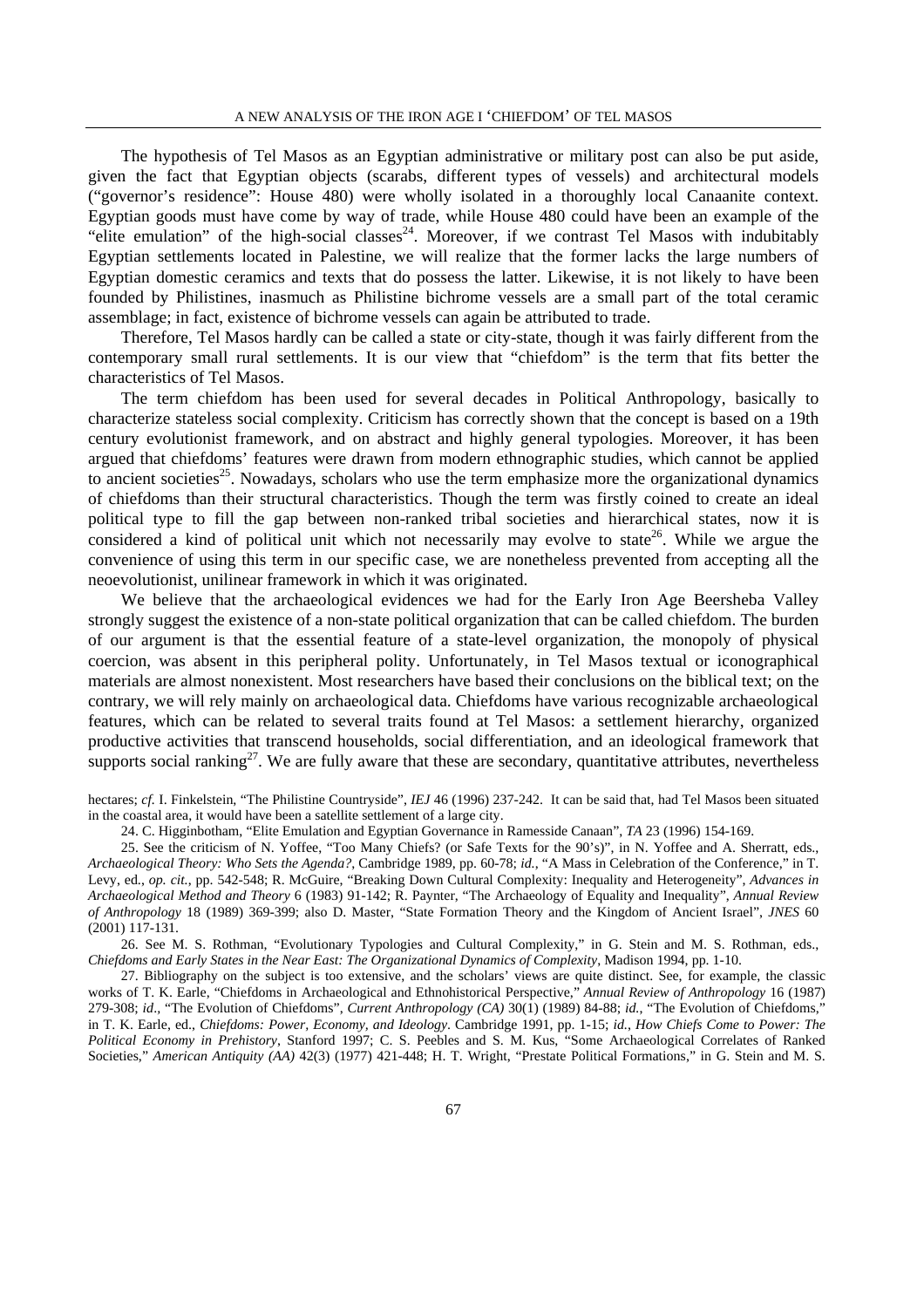they are the only we have. Therefore, the term should be used as an ideal concept, a tool to comprehend the few, scattered evidences. Our goal is not to enumerate a number of characteristics that do appear at Tel Masos, but rather to expose the ways by which the social power was constructed in this polity.

### *Settlement hierarchy*

 It is frequently recognized that chiefdoms possess a number of villages under the permanent control of a chief. This hierarchy may be formed –according to the chiefdom's size– by one or more control levels above the local communities, thus archaeological correlates may imply the existence of small sites operating as subservient of the largest ones, owing to centralized administration, taxation and decisionmaking control.

 The chiefdom of Tel Masos presented a hierarchy of different settlements. In the Beersheba Valley, the oldest, largest and most complex settlement during the Iron I was Tel Masos: in other sites, occupation only began when Tel Masos was at its peak of complexity, in Stratum II (since the second half of the 12th century BC). Nahal Yatir is a relatively large site (4,5 hectares), constituted by an assemblage of domestic buildings. At Tel Esdar (0,4 hectares), ten buildings were discovered, arranged in a belt surrounding an open space28. Iron I Tel Beersheba comprised several phases: Stratum XI, which just contained pits and silos spreading on 0,2 hectares; Stratum VIII, when the first permanent structures appeared; and Stratum VII, recreated by the excavator as an open area surrounded by a belt of houses (0,3 hectares), although this reconstruction is purely hypothetical<sup>29</sup>. At Arad, scattered remains of structures are under the Iron IIA fortress, but the plan and size of this stratum are very difficult to recreate<sup>30</sup>. The settlements of Tel Halif<sup>31</sup> and Tell Beit Mirsim<sup>32</sup> are located on the Negev-Judean hills border: their small size points out that they were simple rural places. Despite the difficulty to establish the exact dimensions of these settlements, average size is clearly smaller than that of Tel Masos, and we can consider them as small villages.

 A short comparison of the contemporary Beersheba Valley sites with Tel Masos shows a quantitative and qualitative difference in both sociopolitical organizations. The former can be called "tribal" villages, which are, essentially, decentralized societies without structural leadership<sup>33</sup>. This explains why buildings are in most cases small domestic units, large public buildings and differentiated tombs being rare enough. Objects unearthed in these sites are modest, whereas there is a shortage of imported goods, in particular vessels. On the contrary, Tel Masos is a much larger settlement, formed by differentiated architectural structures, with strong indications of specialized extra-communal productive activities, social hierarchy and centralized storage. Even though it is not possible to establish whether the neighboring sites were politically subordinated to Tel Masos, they probably worked as socioeconomic satellites of the largest site. Settlement patterns show probably one level of control over the surrounding villages, since these contain

30. Z. Herzog, M. Aharoni, A. F. Rainey and S. Moshkovitz, "The Israelite Fortress at Arad", *BASOR* 254 (1984) 2-6; D. W. Manor and G. A. Herion, "Arad," in *Anchor Bible Dictionary* I, pp. 331-336.

31. J. D. Seger, "Investigations at Tell Halif, Israel, 1976-1980", *BASOR* 252 (1983) 1-23.

32. R. Greenberg, "New Light on the Early Iron Age at Tell Beit Mirsim", *BASOR* 265 (1987) 55-80.

33. See Creamer and Haas, *AA* 50(4) (1985) 738-754.

Rothman, eds., *Chiefdoms*, pp. 67-84; R. Carneiro, "The Chiefdom: Precursor of the State," in G. D. Jones and R. Kautz, eds., *The Transition to Statehood in the New World*, Cambridge 1981, pp. 37-79; W. Creamer and J. Haas, "Tribe versus Chiefdom in Lower Central America", *AA* 50 (1985) 738-754.

<sup>28.</sup> Z. Herzog, "The Beer-sheba Valley", pp. 130-137; I. Finkelstein, *The Archaeology,* pp. 38-41; *id.*, *Living on the Fringe,* pp. 118-120.

<sup>29.</sup> D. W. Manor, "Beersheba", in D. N. Freedman, ed., *Anchor Bible Dictionary* I, New York 1992, pp. 641-645.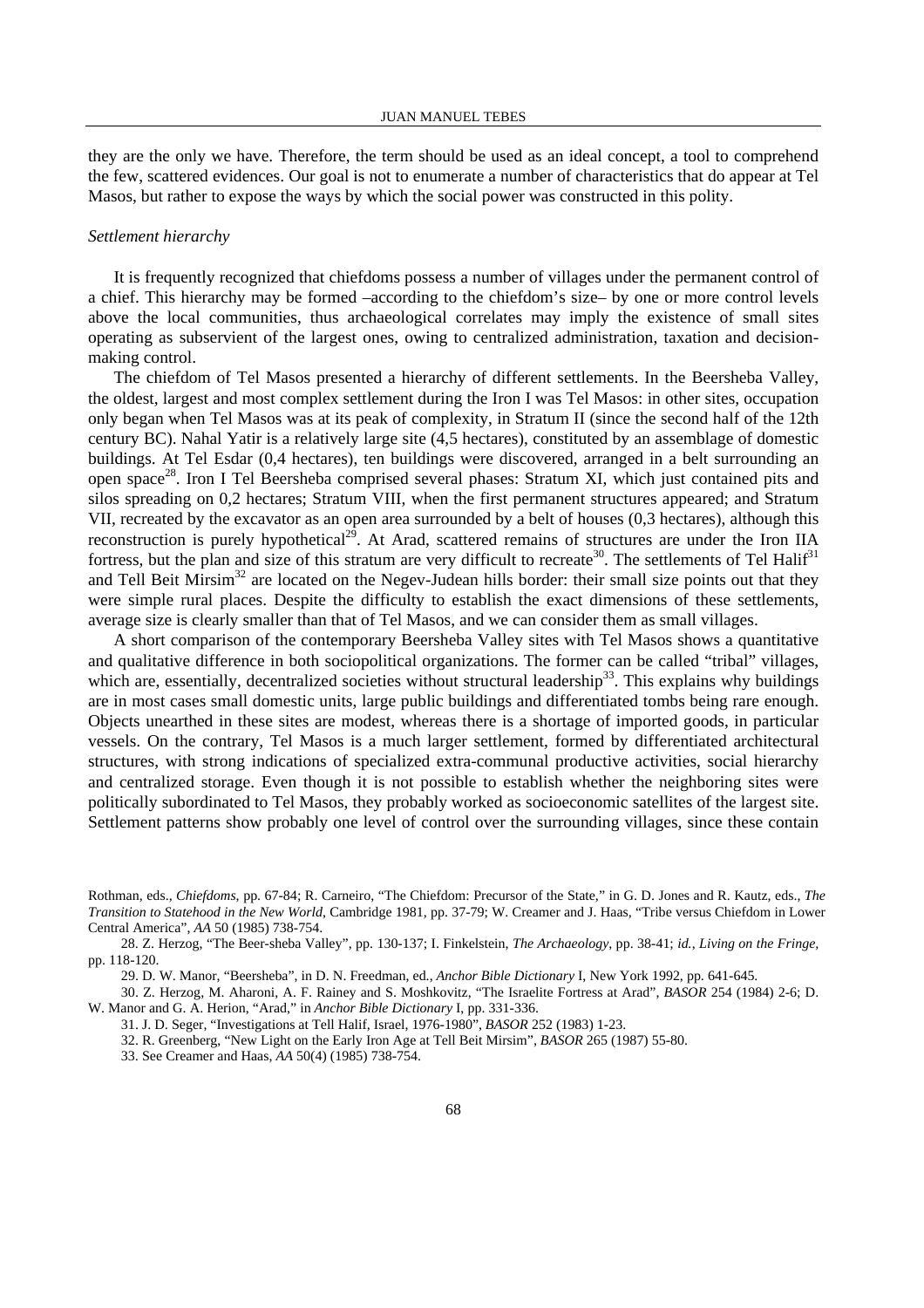similar dimensions and characteristics. At the present level of knowledge, there was not any intermediatehierarchical site between Tel Masos and the undifferentiated villages<sup>34</sup>.

 Also, it is necessary to keep in mind that the nearest settlements with larger dimensions than Tel Masos were in the southern coastal plain (Ashkelon, Ashdod, Gaza, Ekron, etc.), outside of the geographical environment of the Beersheba Valley, which makes them highly unlikely to have established a permanent political hegemony over the Northern Negev hinterland<sup>35</sup>.

### *The economic base*

 The debate on Tel Masos has focused mainly on the economic factors that boosted its development. Previous works on the subject have stressed the major importance of Tel Masos in the Early Iron Age commercial networks of the Southern Levant. Rarely have they invoked ideological or political reasons. In this sort of stateless societies, an ideological framework, which legitimatized the centralization of decisions into a chief, backed economy. It is not only a matter of whether social leaders had strict control of the source of power or just had access to it, but rather how ideology was related to all aspects of daily life. In this respect, Tel Masos' archaeological material shows three economic activities –copper processing, storage of goods and trade– which were somehow associated with a nonmaterial framework.

 Suprahousehold productive activities indicate that at least part of the labor force or productive surplus is aimed to support the finance structure on which the chief's power is based. Generally, evidence of this takes the form of monumental buildings, which owing to their large size required a lot of planning and labor. Another indicator is the existence of part-time craft specialization.

 The archaeologists discovered at Tel Masos various buildings identified as public, principally clustered in the southern side of the tel. Building 1039, placed in the northern zone, was considered an administrative center that had a room for storing, which equally operated as a defensive strong point<sup>36</sup>. Holladay<sup>37</sup> claimed that it was a horse stable, but no proof of this has yet been discovered. More interesting remains were uncovered in House 314, a Canaanite-style rectangular structure. Within several of its habitations, rests of metallurgical activities were visible on the ground, possibly connected to a ritual function, as has been suggested by the appearance of human figurines very similar to those found at the Hathor temple of Timna. Vessels recovered were, to a great extent, imported from Phoenicia and the Arabah area. The excavators interpreted the building as the home of a high-ranking person, who controlled craft activities and had connections with the interregional trade<sup>38</sup>. A complex of several structures, Buildings  $411/410$  and  $419$ , were believed to be, according to their layout, defensive positions<sup>39</sup>. In Stratum I, this building complex was replaced by a rectangular construction with monumental outer walls –Building 402– interpreted as a fortress or citadel<sup>40</sup>.

 House 480 lies few meters from this area. Its square layout is thought to be derived from the Egyptian Amarna house or the Canaanite hofhouse tradition. Inside of one of its rooms were a great number of

<sup>34.</sup> Except, perhaps, Nahal Yatir (4,5 hectares), but the archaeological evidences are still too scarce to reach further conclusions.

<sup>35.</sup> Anyway, there is not any hint of Philistine domination over the region, except in the western approaches to the Beersheba Valley (Tell el-Far'a, Tell Jemmeh, Tell esh-Shari'a, etc.).

<sup>36</sup>*. EAHM,* pp. 17-20. 37. "The Kingdoms of Israel and Judah", pp. 383.

<sup>38</sup>*. EAHM*, pp. 36-43.

<sup>39</sup>*. Ibid.*, pp. 44-50.

<sup>40</sup>*. Ibid.*, pp. 54-58.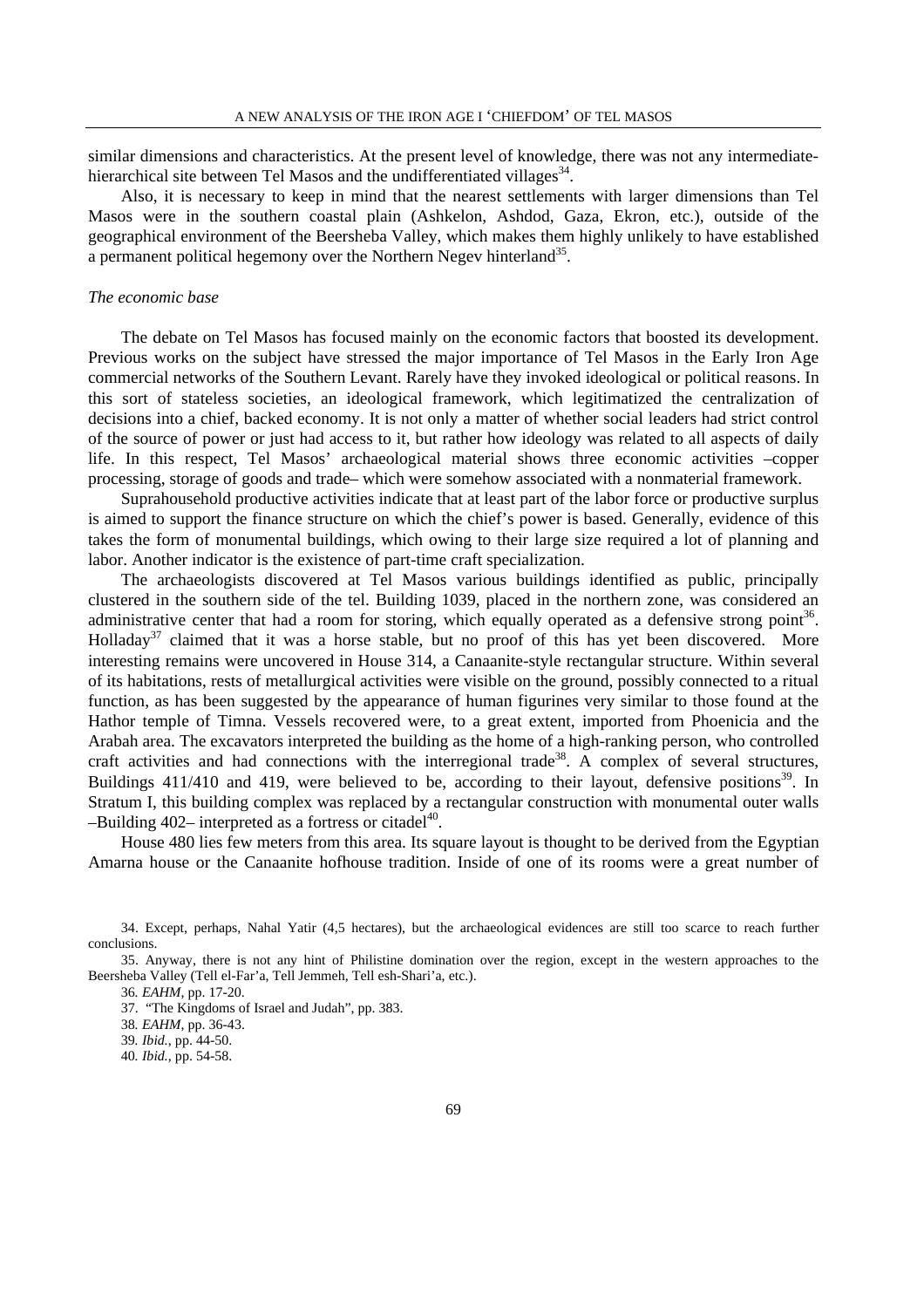storage jars, so it was interpreted as a storage area<sup>41</sup>. Comparisons made by E. Oren with other similar Palestinian structures confirm the Egyptian layout of the house, as it is included in the list of "governor's residences" that were spread on certain areas of Palestine, possibly to impose the Egyptian administration. Moreover, storage jars reflect the main function of the building, which was the collection of agrarian products and taxes $42$ .

The combination agriculture/pastoralism was the subsistence base of populace<sup>43</sup>. Storage of grain was practiced since Stratum III, normally in pits excavated into the ground. In later levels, storage in buildings was the most common practice, as is shown by Building 1039 and House 480. This evolution points to a development towards a more complex society. Larger capacities for storing indicate larger agricultural surpluses; also, that in the society certain sociopolitical institutions have originated to manage and control the increased output.

Tel Masos was interpreted by some with a Social Sciences' model, the "central place" theory<sup>44</sup>. This term was originally intended to designate sites that concentrate goods that are later going to be distributed to smaller sites in the neighborhood<sup>45</sup>. Anthropological studies have normally associated storage with redistributive functions in early complex societies, especially since the work of E. Service. This scholar argued that chiefdoms emerge from diverse ecological niches, a situation that promotes specialization, thus giving chiefs the power of coordinating the redistribution of goods among villages<sup>46</sup>. Although Tel Masos was located on a zone of conjunction of diverse ecological areas, villages in the Beersheba Valley were actually in the same environment; hence it is not clear why they might have required redistributive functions from Tel Masos. Another possibility is that vulnerability of the local production in front of climatic fluctuations indirectly benefited Tel Masos, since it was situated on an area of permanent springs. Nonetheless, the importance of redistribution might have been minimum, seeing that villages were ordinarily self-sufficient economies<sup>47</sup>.

 Analyses recorded common economic activities, such as textile manufacture and preparation of food48. Evidences of metallurgical technology are by far more interesting. Houses 96 and 314 concentrated traits of copper-processing activities: copper remains, slag, crucibles, work stones, ovens and ash layers. The most obvious copper source was the Arabah –plus recycled materials– while tin could have been brought from Iran or the Caucasus (though these are just possibilities)<sup>49</sup>.

41*. Ibid.*, pp. 61-68, 88-89.

42. E. Oren, *JSSEA* XIV (2) (1984) 47-48; but see C. Higginbotham, *TA* 23 (1996) 161.

43. Analyses of animal remains have been interpreted as proof of the nomad or semi-nomad origin of Tel Masos inhabitants (E. Tchernov and I. Drori, "Economic Patterns and Environmental Conditions at Hirbet el-Mšāš during the Early Iron Age," *EAHM*, pp. 213-222), though the high percentage of cattle bones is strong indication that they were expert agriculturalists; see W. Dever, "Archaeology and Israelite Origins", p. 63.

44. For example, Herzog, "The Beer-sheba Valley", p. 138.

45. See C. Renfrew, "Alternative Models for Exchange and Spatial Distribution," in T. K. Earle and J. Ericson, eds., *Exchange Systems in Prehistory*, New York 1977, pp. 85-86; also R. Mc. Adams, "Anthropological Perspectives on Ancient Trade", *CA* 33 *Supplement* (1992 [1974]) 144.

46. See E. R. Service, *The Origin of the State and Civilization*, New York 1975.

47. Instead, the site fits better the term "gateway community", a concept that stresses the importance of long distance exchange networks. These communities met certain important requirements for ancient trade systems: a) fulfilled the demand of goods, and b) reduced transport costs (See K. G. Hirth, "Interregional Trade and the Formation of Prehistoric Gateway Communities", *AA* 43 (1978) 35-46). Nevertheless, more important than assigning different labels to the site is to comprehend the economic forces that lay behind its development.

48. F. Crüseman, "Die Kleinfunde," *EAHM*, pp. 95-96; J. Gunneweg, "The Ovens of the First Campaign," *EAHM*, pp. 106- 112.

49. H. G. Bachman, "Metallanalysen: Kommentar zu den Analysentabellen", *EAHM,* pp. 198-201. Z. Meshel (*BASOR* 294 [1994] 60, 63 n. 27) criticizes the importance given by some authors to the function of copper in relation to the position of Tel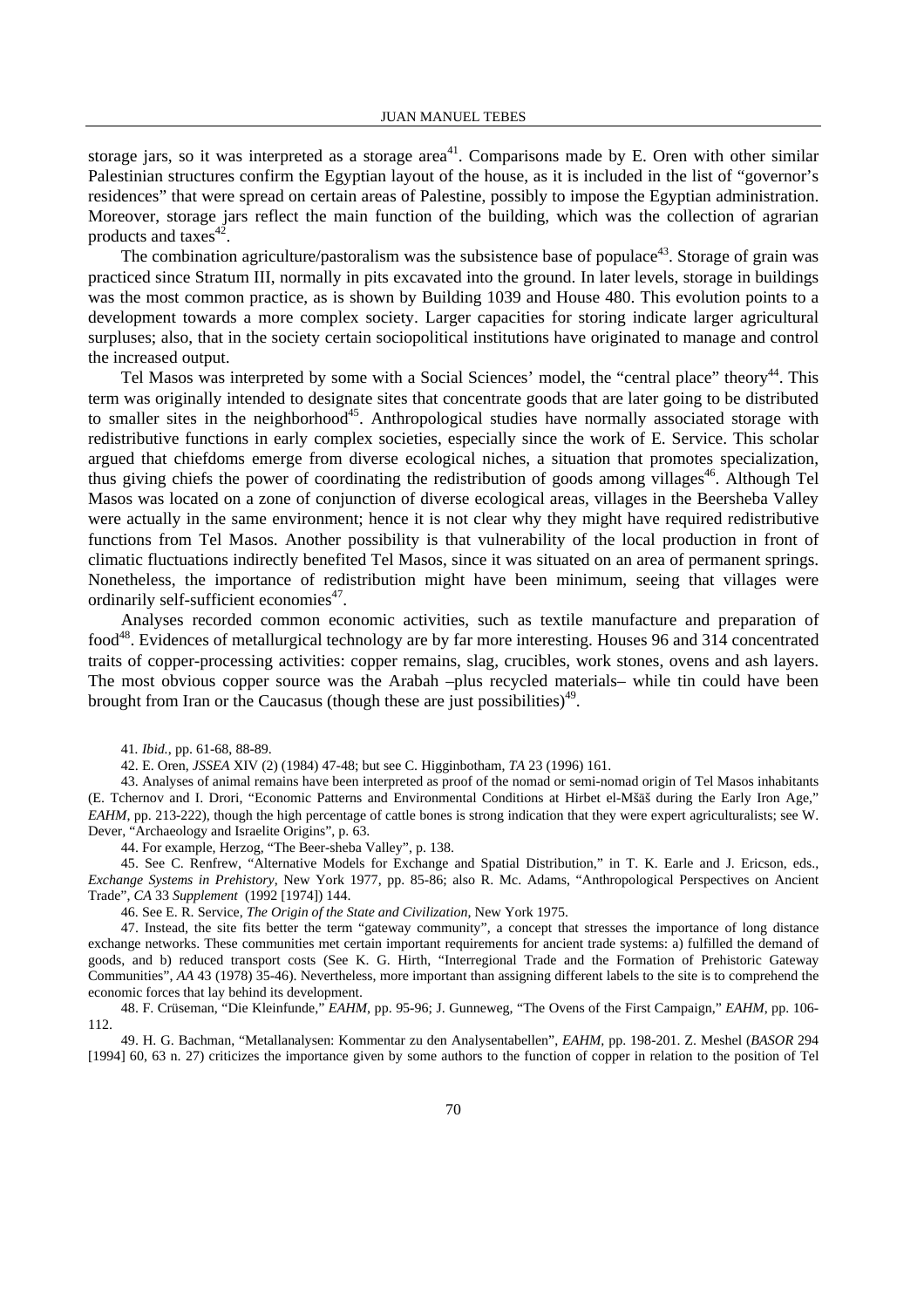Tel Masos doubtless owed its importance to its role in the Early Iron Age interregional trade, indicated by the large number of imported vessels discovered in the settlement. Philistine bichrome ceramics lay principally in Stratum II, although they already existed in Stratum IIIA. House 314 had Phoenician bichrome and Arabian "Madianite/Qurayya" vessels. Egyptian New Kingdom ceramics and a "Negvite" vessel were found in Stratum II. The local ceramic assemblage is mainly composed of vessels of Southern Canaanite style, plus Helladic, Philistine and Phoenician imitations<sup>50</sup>. Other imported goods are two Egyptian scarabs (the Monogram and the Lion Scarabs, no archaeological contexts)<sup>51</sup>. A small ivory lion head, probably an importation from Northern Canaan or Phoenicia, was uncovered in Stratum  $II^{52}$ .

 These discoveries point to the strategic location of Tel Masos, which was situated in the confluence of two Late Bronze/Iron Age commercial networks: the Mediterranean, indicated by the Phoenician, Philistine and Egyptian goods; and the Negev/Southern Transjordan, shown by the Madianite and Negvite vessels. In addition to this, two major axes constituted the Negev/Southern Transjordan network, one passing through the Beersheba Valley, the other through the Transjordanian plateau. Both axes intersected each other in the Southern Arabah, a fact that points out the major function of these ways, which was the transport of the copper extracted in the Arabah copper mines $^{53}$ .

 Although copper, strictly speaking, is not a luxury item, it had nevertheless a strategic importance in the Late Bronze/Early Iron Ages<sup>54</sup>. Major sources of copper in the Late Bronze/Early Iron Mediterranean where principally in Cyprus<sup>55</sup>, Attica, the Egyptian Eastern Desert, Sinai<sup>56</sup> and the Arabah<sup>57</sup>. Replacement

Masos in the trade networks. Notwithstanding, as we argue below, it is also necessary to consider the findings of imported ceramics and the location of the site in the broad framework of the Negev/Transjordan networks of the Early Iron Age. Moreover, the fact that some copper ingots originated in melted objects does not invalidate the assumption that elaborated metallurgical activities took place at Tel Masos.

50. *EAHM*, pp. 73-91; T. Dothan, *The Philistines and Their Material Culture*, Jerusalem 1982, pp. 86-97.

51. R. Giveon and A. Kempinski, "The Scarabs", *EAHM*, pp. 102-106.

52. F. Crüseman, "Die Kleinfunde", pp. 99-102.

53. J. M. Tebes*, Las relaciones comerciales entre el Delta de Egipto y el sur de Palestina durante la Edad del Bronce Tardío y el Hierro Reciente*, BA Thesis, Universidad de Buenos Aires, 2001, chap. 3:2. The Transjordanian branch, the later known "King's Highway", is believed by some to have already functioned in the Late Bronze Age; see M. Artzy, "Rutes, Trade, Boats and 'Nomads of the Sea'", in S. Gitin, A. Mazar and E. Stern, eds., *Mediterranean Peoples in Transition: Thirteenth to Early Tenth Centuries BCE. In Honor of Trude Dothan*, Jerusalem 1998, pp. 439-448; *id.*, "Nomads of the Sea," in S. Swiny, R. Hohlfelder and H. Swiny, eds., *Res Maritimae. Cyprus and the Eastern Mediterranean from Prehistory to Late Antiquity*, Atlanta 1997, pp. 1-16; L. G. Herr, "Tell al-'Umayri and the Reubenite Hypothesis", *Eretz Israel (EI)* 26 (1999) 64\*-77\*; D. B. Redford, *Egypt, Canaan, and Israel in Ancient Times*, Princeton 1992, p. 193; an opinion not shared by others, as E. J. van der Steen, "The Central East Jordan Valley in the Late Bronze and Early Iron Ages", *BASOR* 302 (1996) 65; *id.*, "Survival and Adaptation: Life east of the Jordan in the Transition from the Late Bronze Age to the Early Iron Age", *PEQ* 131 (1999) 182. It is significant that, from the total of the marine shells found at Tel Masos, 20 of them came from the Mediterranean (which is 60 km. away), and 18 from the Red Sea (located 200 km. from the site; *cf.* D. S. Reese, "Marine Shells", *EAHM*, pp. 224-226), which shows the strong connection that existed between Tel Masos and the Arabah area.

54. S. Sherrat has defined three primary dimensions along which materials can be ranked: convertibility, preciosity, and added value. While copper lies in the convertible dimension, its important role in the Bronze/Early Iron Age economy paralleled the significance of the precious metals: S. Sherrat, "Commerce, Iron and Ideology: Metallurgical Innovation in 12th-11th century Cyprus," in V. Karageorhis, ed., *Proceedings of the International Symposium* '*Cyprus in the 11th century B.C.*', Nicosia 1994, pp. 62-63.

55. *Ibid.*, P. Keswani, "Models of Local Exchange in Late Bronze Age Cyprus", *BASOR* 292 (1993) 73-83.

56. M. Abdel Tawab, "The Role of Copper-Gold-Iron in Ancient Egyptian Politics", in *Proceedings of the First International Conference on Ancient Egyptian Mining and Conservation of Metallic Artifacts, Cairo, April 1995*, Cairo 1998; Z. Stos-Gale, N. Gales and J. Houghton, "The Origin of Egyptian Copper Lead-Isotope Analysis of Metals from El-Amarna," in W.V. Davies and L. Schofield, eds., *Egypt, the Aegean and the Levant. Interconnections in the Second Millennium B.C.*, London 1995, pp. 127-135.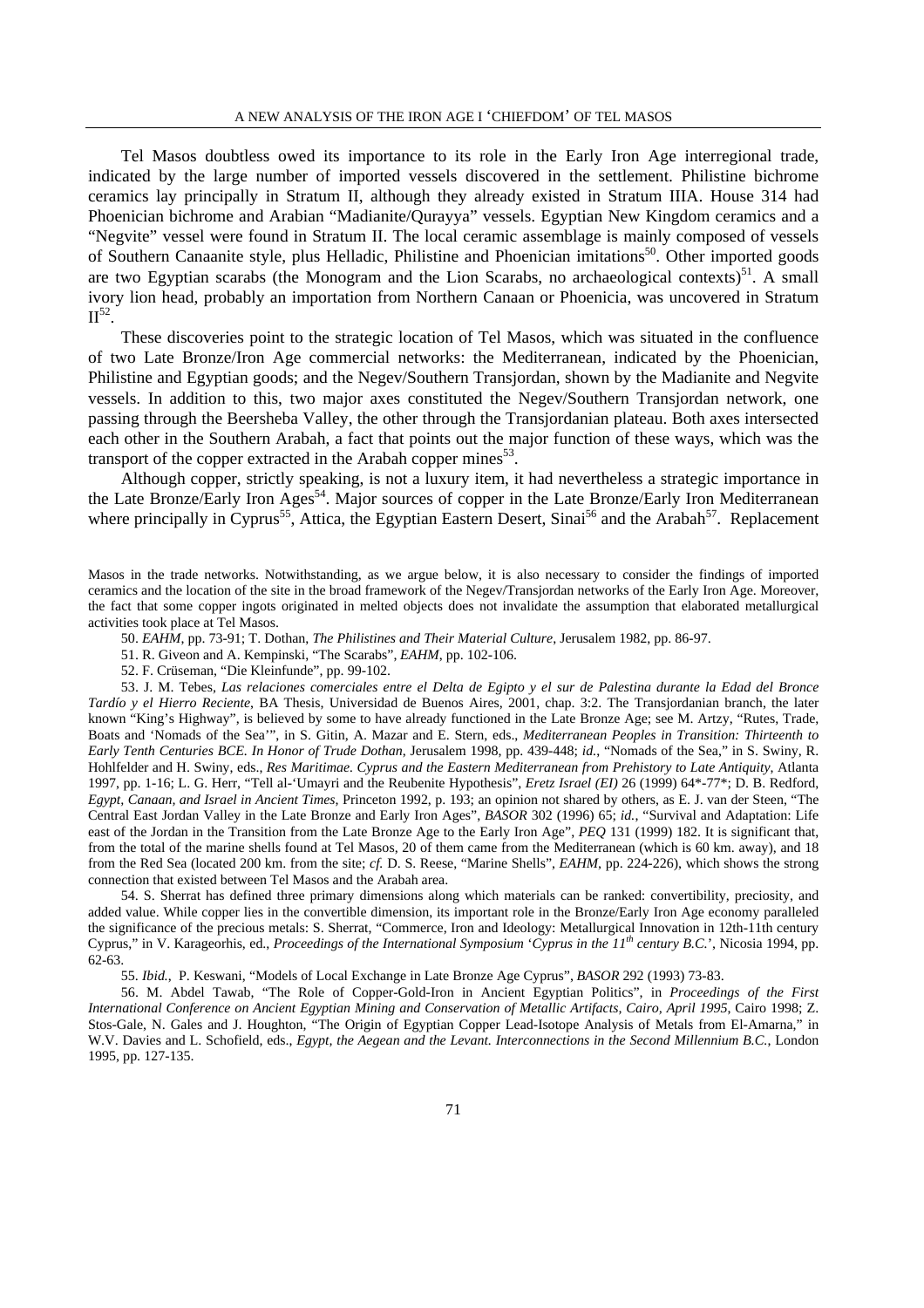of bronze by iron during this period was quite gradual, finishing only in the 10th century BC. Decrease or cease in copper supplies from Cyprus during the 12th century BC increased its importance. Thus, this metal's value was so high that a least part of the control of its distribution gave Tel Masos a great source of material and symbolic power. Furthermore, workshop processing at Tel Masos added considerable value to the copper, thus increasing its final price.

 In conclusion, Tel Masos was both at the gates of an area of mineral productivity –the Arabah Valley– and of a zone that had a high demand for scarce resources –as was the Egyptian/Palestinian search for copper. It is possible to draw a general outline of the mode by which this metal was distributed: copper –processed or not– arrived at Tel Masos from the Arabah, brought by pastoralist traders; then, bulk copper was refined in the workshops of the site, and at last it was re-exported to the Mediterranean coast by local or coastal traders. Tel Masos' revenue came of the transport, collection (and possibly the taxation) of imported goods, plus the processing of copper –which supposed an added value. In return, from the Mediterranean coast came certain goods not available in the arid environment of the Beersheba Valley, such as wine and oil, as well as manufactured products. Some of these goods remained at Tel Masos, the rest being re-exported to the Negev and Transjordan.

#### *Social differentiation and political-ideological framework*

 Social ranking is supposed to be archaeologically indicated by clearly differentiated mortuary arrangements and residential segregation. Nonetheless, there are not tombs at Tel Masos<sup>58</sup>, although the excavated area is quite small to reach any decisive conclusion. Similarly, few burials have been reported in the Iron Age I central highland sites. Though this phenomenon can be related to cultural customs, it can also be the result of the nonexistence of well-developed class structures<sup>59</sup>.

 Regarding the residential location, it is no coincidence that most of the largest public and private buildings were situated in the southern edge of the tel, whereas smaller structures were concentrated in the north. A suggestion can be made that the southern area was the "elite quarter" for the high-ranking people.

 There are almost no clues which could be associated with a highly differentiated society. Tel Masos shows a relative temporal stability, without violent destructions or successive growing-collapse cycles<sup>60</sup>. Moreover, it lacks depictions of warfare scenes<sup>61</sup> (thought fortified structures were present), differentiated mortuary arrangements and great amounts of luxury/exotic goods. The spatial organization appears to have been a one-level control system, which was supported by a stratum of undifferentiated satellite villages. As far as we can tell, Tel Masos' political structure was fairly simple.

57. For the Timna mines see B. Rothenberg, "Archaeo-Metallurgical Researches in the Southern Arabah 1959-1990. Part 2: Egyptian New Kingdom (Ramesside) to Early Islam", *PEQ* 131 (1999) 149-175. For the Wadi Feynan area see P. Bienkowski, "Iron Age Settlement in Edom: A Revised Framework," in P. Daviau, J. Wevers and M. Weigl, eds., *The World of the Aramaeans II*, Sheffield 2001, pp. 257-269; T. Levy, A. Adams and R. Shafiq, "The Jebel Hamrat Fidan Project: Excavations at the Wadi Fidan 40 Cemetery, Jordan (1997)", *Levant* 31 (1999) 299-314.

58. Only a completely sacked stone burial was found on a hill just N.W. of the site, which contained a few remains of vessels and bones; V. Fritz, "Grab 1200", *EAHM*, pp. 112-113.

59. R. Kletter, "People without Burials? The Lack of Iron I Burials in the Central Highlands of Palestine", *IEJ* 52 (2002) 28- 48.

60. Although the excavators found remains that suggested a sudden conclusion of Stratum IIA, this was nevertheless attributed to an earthquake (*EAHM*, pp. 75-76); however, evidences of this kind were discovered in isolated loci, not in whole layers.

61. The Egyptian Monogram Scarab discovered at Tel Masos, which shows a Pharaoh killing a bound prisoner, is a stereotyped image that likely does not have any direct relation to the sociopolitical situation of the Negev area.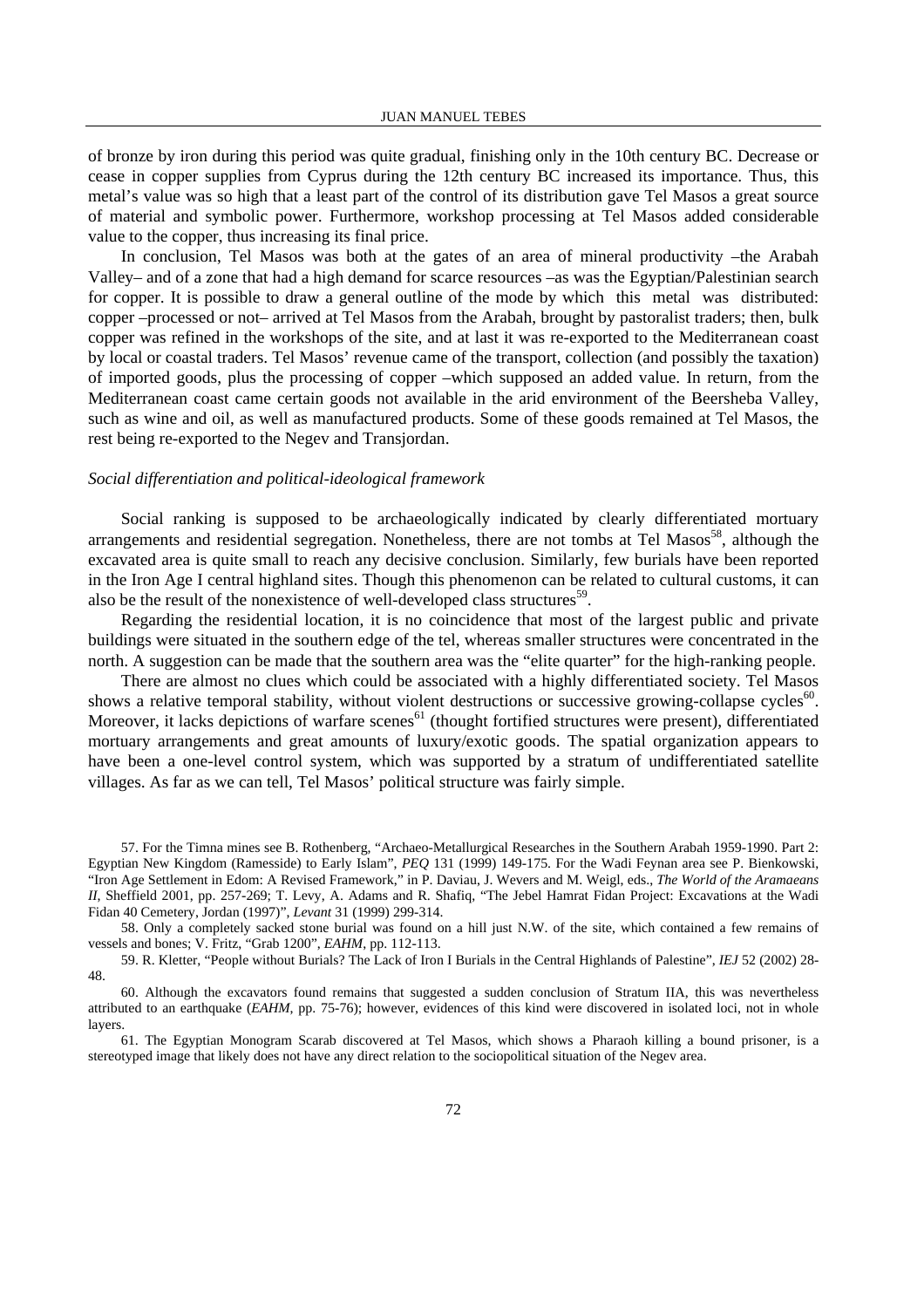If high-ranking people were prevented from developing great social inequalities, then how did they achieve a privileged access to the economic resources of the society? Since in stateless societies kinship is dominant, there is a limit against the constitution of any outright social inequality and the monopoly of physical coercion, which by itself is the essence of the process that implies the emergence of the state<sup>62</sup>. An archaeological indication of kinship practices is the distribution of space in cemeteries, but, as we have mentioned above, no rests of these are yet found at Tel Masos. As noted for other Iron Age Palestinian sites, findings of domestic buildings, particularly the four-room type, show the dominant presence of kinship units $63$ .

 One likely strategy is that the chief's authority might have derived in its pristine form from the manipulation of communal organizations –principally those based on kinship, as the family or lineage communities–, which gave access to productive or labor resources controlled by them. Given the constant shortage of lands for cultivating and pasturing in the Beersheba Valley, it was essential for the chief the access to the rural surplus, which would be achieved by his ability to accentuate his belonging to the communal group. As such, as noted by Stein in a similar case, "an egalitarian facade of this sort helps explain the lack of conspicuous display of status differences, even when the evidence of house size and artifact inventories argues strongly for the existence of an economic elite<sup>"64</sup>.

 The activities that were under the exclusive control of the local elite were the storage of goods and the work of copper, which were concentrated in workshops placed in only two buildings (Houses 96 and 314). The dimensions of these indicate their belonging to individuals of high status. Except for this case and that of trade, commoners performed most of the productive activities<sup>65</sup>. Because the chief kept a simple administration and the individual producers performed most of the tasks, the burden of the administrative structure might have been reduced.

 A second strategy could have implied an emphasis on the foreign relations of the small polity. Namely, since kinship is dominant in the inside of stateless societies but cannot transcend the limits of the local community, interstitial spaces between communities are the most valid place for practices incompatible with kinship rules, especially any kind of physical coercion over the enemies<sup>66</sup>. The main links between stateless societies are exchanges and warfare, so strategies might have been related to these.

62. M. Campagno, "Kinship and the Emergence of the State in Egypt," *Bulletin of the Australian Centre of Egyptology* 11 (2000) 35-47.

63. Faust, "Differences in Family Structure Between Cities and Villages in Iron Age II," *TA* 26 (1999) 233-252; *id.*, *BASOR* 317 (2000); L. E. Stager, *BASOR* 260 (1985). In the Iron Age Tel Masos' layers, the archaeologists discovered coarse stamp seals with simple geometrical patterns, plus beads and pendants which were believed to have served as amulets or have functioned to magically expel demons (*EAHM*, pp. 96-99), but it is possible to add a communal or kinship belonging function too, as these items frequently symbolize a delineation of group identity.

64. G. Stein, "Economy, Ritual, and Power in 'Ubaid Mesopotamia", G. Stein and M. S. Rothman, eds., *Chiefdoms*, p. 43.

65. Theoretically, we can suppose that, knowing that ancient elites monopolized the acquisition and distribution of imported goods, such products were exchanged with the individual producers for subsistence goods and labor, thus maintaining the fiction of reciprocity. In our case, it is not very clear which goods were so necessary at Tel Masos to compromise the commoners in such a relationship. In fact, we can only theorize about the importance of the subsistence products brought from the coastal zone, bearing in mind that the combination agriculture/pastoralism gave the local producer a minimum base for subsisting –although in drought periods he might have required external assistance. Nonetheless, it is not discarded a growing importance of special products from the coast, as wine or oil, for local consumption. This is maybe attested, for instance, by the finding in Stratum III of fragments of a Philistine "stirrup jar", a kind of vessel employed in the Mediterranean trade to contain oil; see V. Hankey, "Stirrup Jars at El-Amarna", in W. V. Davies and L. Schofield, eds., *Egypt, the Aegean and the Levant. Interconnections in the Second Millennium B.C.*, London 1995, pp. 116-124. Goods, like ceramics, can be produced independently; even so, dependency was clear with respect to metal tools or bulk metal.

66. M. Campagno, *op. cit.*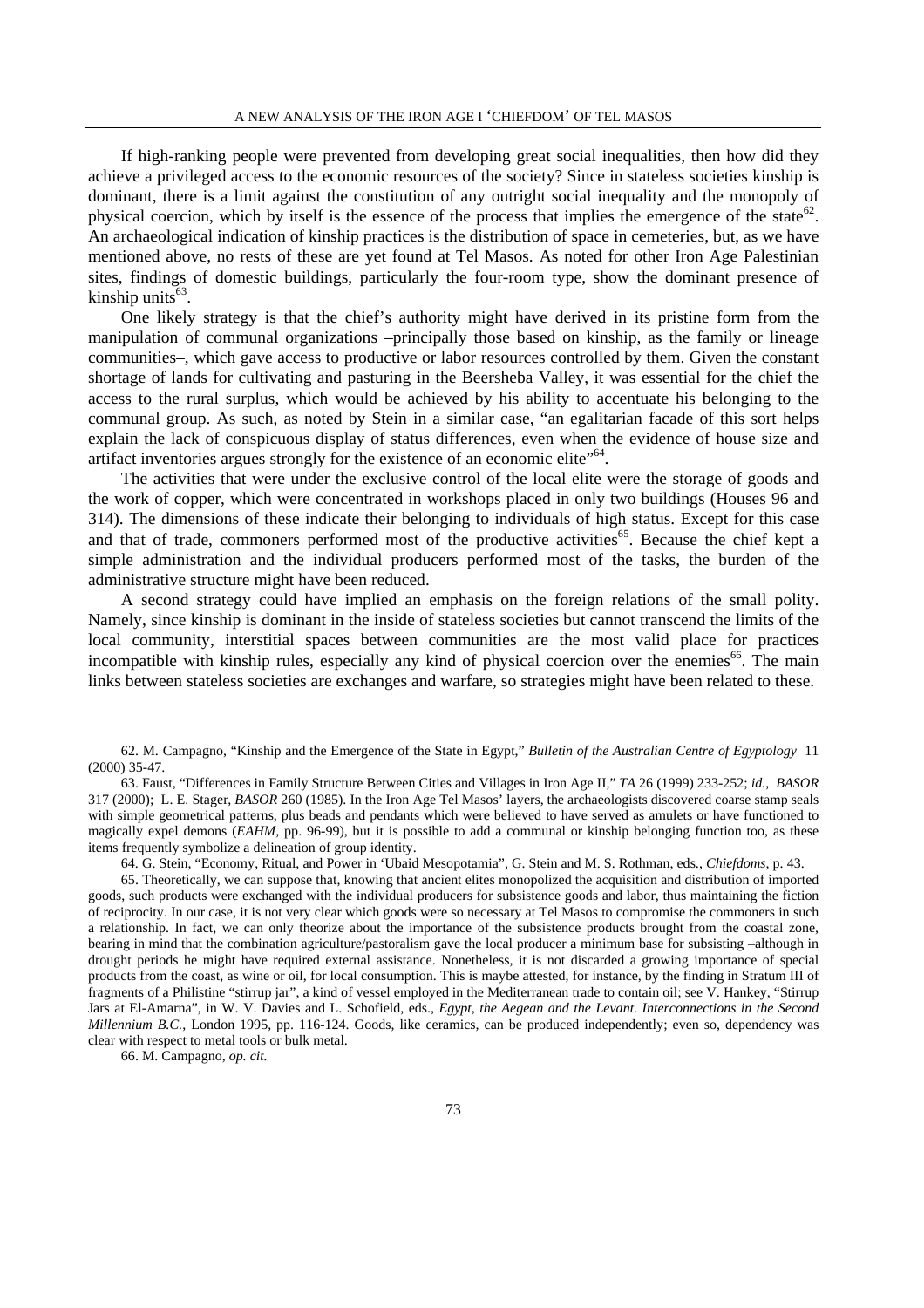Occurrence of fortified structures at Tel Masos likely represents reliable indication of conflicts in the Early Iron Age Northern Negev. The reasons underlying local struggles should be looked for, in our opinion, in the interregional system of exchange. Certainly, the contemporary Philistine settlements, which had developed more complex defensive systems, had a major interest in the Beersheba Valley hinterland. Similarly, during the end of the 11th and beginning of the 10th centuries BC, Israelite pressure from the north increased to a great level. Bearing in mind the shortage of copper and the concomitant growing importance of this metal, conflicts grew in order to control copper exchange networks. Albeit we should not take the biblical narrative too literally, it does provide us with some clues about the geopolitics of the area. The raids of David from Ziklag, on behalf of Philistines (1 Sam. 27:8-12), and the repeated accounts of the struggles between Israelites and southern tribes (for instance, Jdg. 1:17; 6:1-6; 1 Sam. 15:2-9; 30), show that the Northern Negev had a strategic importance for these polities. Furthermore, provided that conspicuous ostentation of imported exotic goods was extremely important for the reproduction of the social status quo of these communities, pursuit of a continuous flow of these products led to an increasing rivalry between Southern Palestinian neighbors.

 It was the central location of Tel Masos in the distributive networks of the Arabah copper which gave this place a relatively autonomous position in Southern Palestine. As this situation was largely due to the demand of the central societies, one could expect –and indeed this is the case– certain political influence of the more complex neighboring polities upon this peripheral formation. When pre-capitalist trade goes far beyond centers' boundaries and penetrates into peripheries, typically it tends to generate political developments –such as chiefdoms or states– by reducing local competence for status and power. This process takes place as result of the importation of goods from core societies, which are employed by local elites as "political currency" to forge the loyalty of clients, then enhancing the chiefs' ability to mobilize labor and encourage surplus production<sup>67</sup>. In this respect, it is possible to say that the sources of power of Tel Masos were divided into two parts: control over raw material exchange –i.e., intermediation in the trade of copper and in the importation of agricultural production from the coast; and monopoly over special goods imported from the Mediterranean and Egypt. The latter, as the Egyptian scarabs, the Phoenician-style ivory lion head, textiles and certain types of imported vessels discovered at Tel Masos, were used as prestige and authority symbols in front of the local population<sup>68</sup>. Importation of special goods was related both to commercial activities and political relationships, but both ways provide a case of a local chief connected to an "international style"<sup>69</sup>, who justified its authority thanks to its contact with an external source of power inaccessible to others, or otherwise was imbued with a supernatural matrix which legitimatized him before the commoners.

 This "elite emulation" explains the occurrence of an architectural element of Egyptian style –Building 480– whose administrative and ideological function linked the local ruler to the principal center of power and civilization, then enhancing his own position in the regional context. It is noteworthy the nonexistence of obvious indications of ceremonial or religious buildings, as these structures are believed to have the function of showing the cosmological affiliation of chiefdoms' elites. Although this is perhaps due to the incomplete excavation of the settlement, it can also be related to the ideological base of the local ruler. That is, his legitimization relied on the connection with the Egyptian administrative

67. R. S. Kipp and E. M. Schortman, "The Political Impact of Trade in Chiefdoms," *American Anthropologist* 91 (1989) 370-385.

68. Several scholars have argued that Philistine bichrome ceramics were actually the luxury vessels of the Philistine population. If so, to what extent did these ceramics concede prestige to their Tel Masos owners? Tel Masos' Philistine vessels were imported, not locally produced, and found in relatively few numbers; even so, their distribution in the site is uniform and apparently there is not a pattern of special concentration around public or private buildings.

69. T. K. Earle, *Chiefdoms,* p. 7.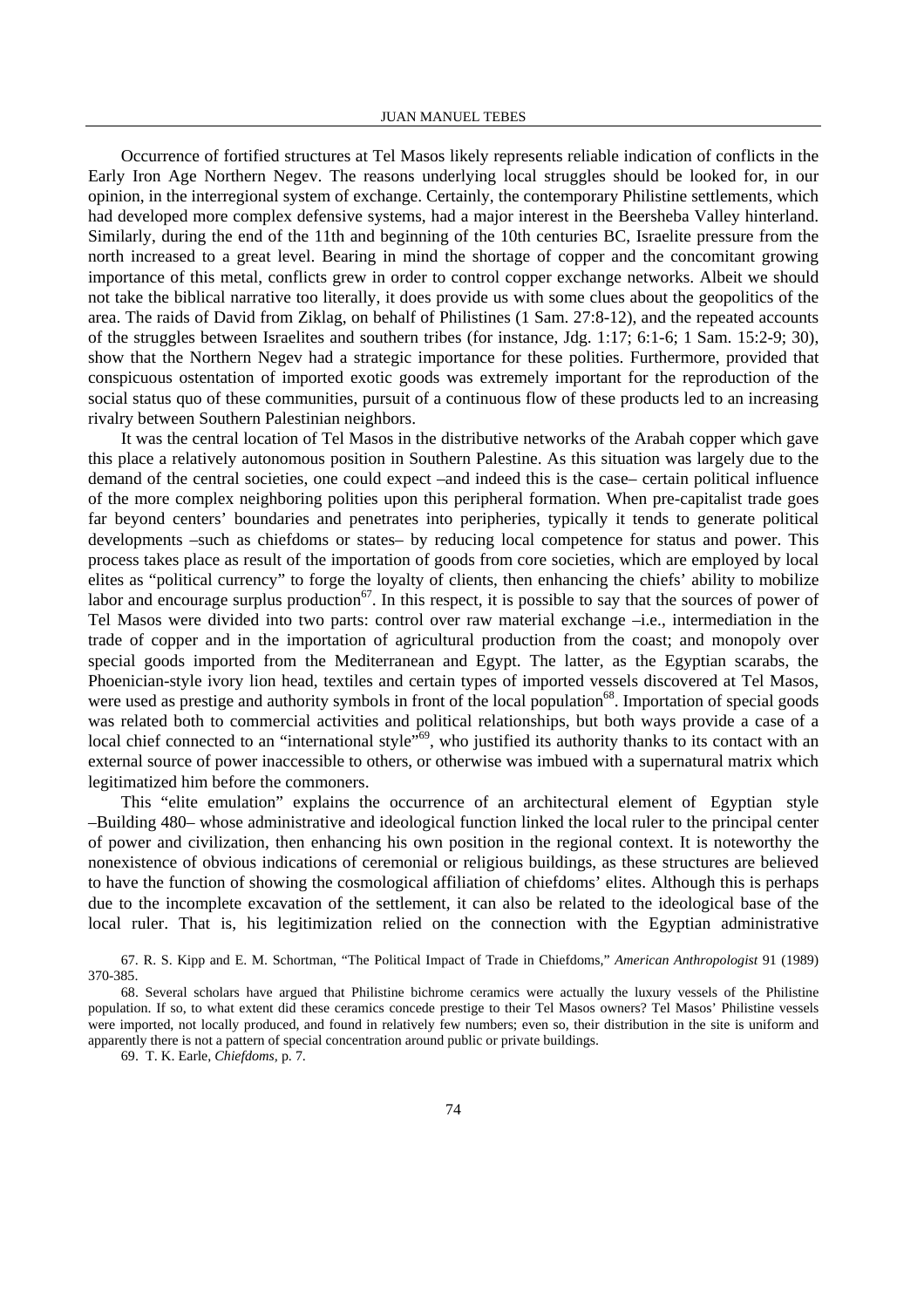domination in Canaan, which in turn made unnecessary a strong religious framework to sustain his power (though the linkage with the Pharaoh had by itself a cosmological foundation)<sup>70</sup>.

 For the excavators, who considered the site as Israelite, the end of occupation after Stratum I was caused by the moving of the inhabitants to a more secured and protected settlement not far away (Tel Malhata)<sup>71</sup>. Other scholars argue for a decisive conflict between the emergent Israelite Monarchy and the Northern Negev polity. As the latter was defeated, Tel Masos was deserted and the Negev trade taken by the United Monarchy<sup>72</sup>. There are not evidences of a violent conclusion of Stratum I, which was characterized by a huge transformation of the site, in particular the incorporation of the citadel in the southern side. Significant shortage of imported vessels in this phase<sup>73</sup> can be attributed either to the bad conservation of the stratum or the inability of the archaeologists to distinguish Stratum I's ceramics from Stratum II's, but also to the decreasing importance of Tel Masos in the interregional trade system.

 The hypothesis of conflict with Israel is the most attractive one, but we must add that the great importance that trade had for Tel Masos meant that the chiefdom was highly vulnerable to the changing conditions of the exchange networks. At first, the Egyptian decadence brought to Tel Masos high levels of political and economic (though not ideological) autonomy –whose peak was Stratum II– but the interruption of the copper supplies from Timna and the decrease in the central demand for copper implied that, towards the end of the 11th and beginning of the 10th centuries BC, Tel Masos/Stratum I was already in decadence. Further, the renovation of exportations from Cyprus –evident from the findings of Cypro-Phoenician ceramics in the Levant– shows that the sources of copper from that island were available again, hence decreasing the relative importance of the Timna mines' supplies<sup>74</sup>. It is possible that the economic crisis of Tel Masos –attested by the scarce quantity of imported vessels in Stratum I– prepared the way for the expansion of the Israelite United Monarchy.

## *Conclusion*

 Social power is built in diverse ways in all societies. By choosing the idea of chiefdom to characterize the phenomenon of Tel Masos, it has not been our aim to insert it inside the already plentiful typologies of the anthropological literature, but to point to the dynamics by which the social power was constructed in this polity. We could have alluded to Tel Masos as a "simple" chiefdom, connected it to the wealth/staple finance dichotomy, and even suggested the presence of a "prestige-good" polity, but rather we have preferred questioning how and why such an assemblage of social relations was organized and structured.

 We have seen that the sudden conclusion of this community and the fluctuating trajectories of the local sites were related to the changes in the interregional exchange networks. The different sociopolitical developments of the Beersheba Valley settlements undermine the neoevolutionist notion of a simple linear mode of change. Contrary to what a tribe-chiefdom-state model would argue, Tel Masos did not emerge from a previous tribal framework; rather, it developed as an alternative branch from the cities of the southern coastal plain. In other words, its foundation was the result of the geopolitics of the Northern Negev in the Early Iron Age, specifically the expansion of the coastal Canaanite population to the Beersheba Valley hinterland. Furthermore, this polity was not the formative stage of a state-level society; instead, it was a non-state political unit which could perform face-to-face with the contemporary state

<sup>70.</sup> Several "governor's residences" lack evidence of associated ritual activities, therefore the possibility is not discarded. 71. *EAHM*, pp. 233.

<sup>72.</sup> Finkelstein, *JNES* 47 (1988) 250-251; Z. Herzog, "The Beer-sheba Valley", pp. 140-143.

<sup>73.</sup> Except for some Philistine bichrome vessels found in Area C (Stratum I).

<sup>74.</sup> See E. A. Knauf, "Jerusalem in the Late Bronze and Early Iron Ages: A Proposal,"*, TA* 27 (2000) 84.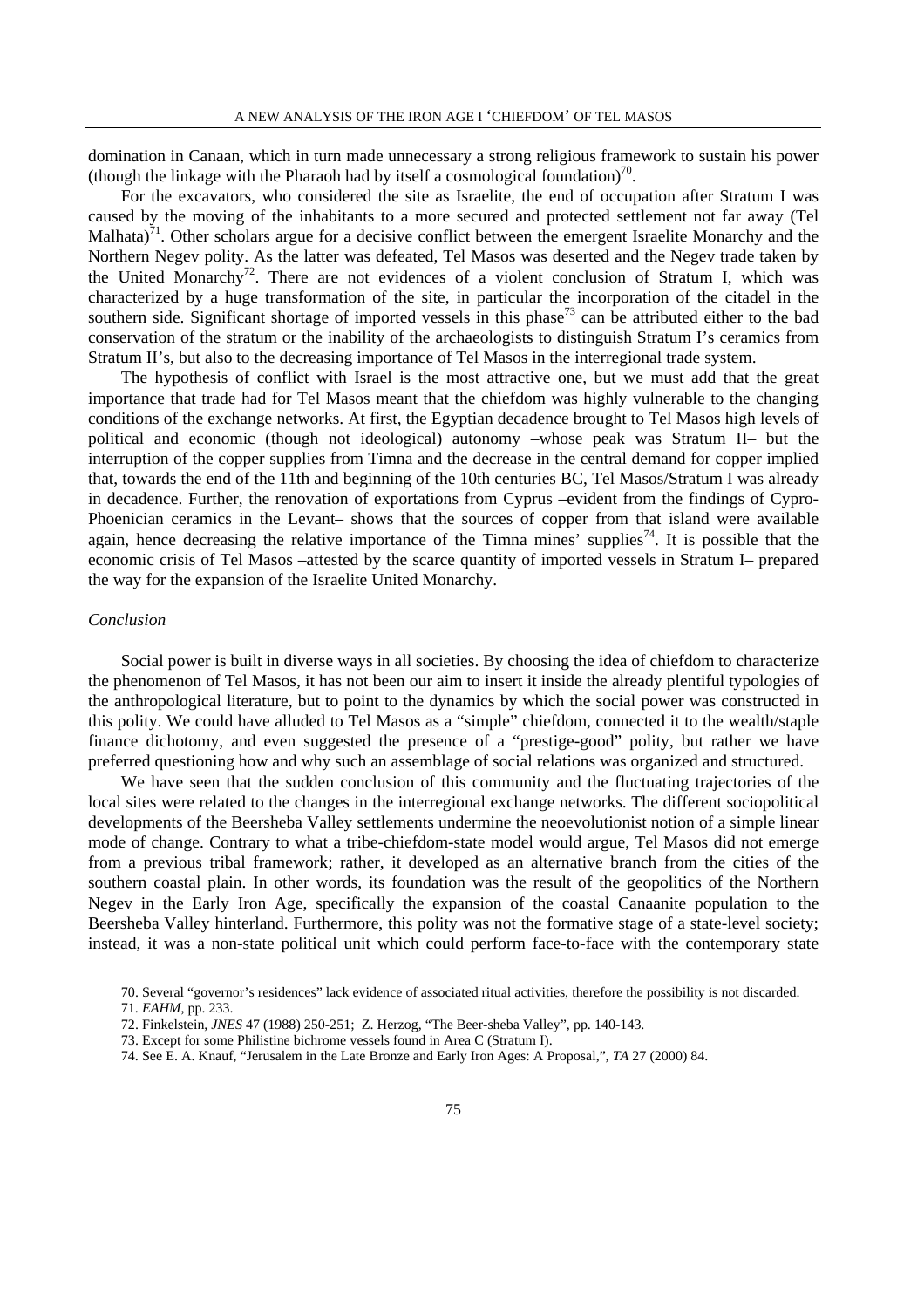neighbors. If we are looking for the forces that underlay the development of Tel Masos, we should turn our attention more to the core-periphery and peer polity<sup>75</sup> interaction in the Northern Negev than to supposed evolutionist trends.

 Tel Masos' finance was certainly diverse, as it had not a completely one-sided economic structure. Indications of agricultural or tax storage were present, but do not point to the preponderant situation that some researchers on ancient economies have proposed for chiefdoms. Rather, craft activities –in which copper work seems to have overshadowed all the others– and interregional trade appear to have had a more important role.

 Social hierarchy was –in the light of contemporaneous neighboring societies, and compared with polities of the same scale– relatively underdeveloped. The nonexistence of burials and great iconographies, even if partial result of postdepositional processes, indicates a non-complex hierarchical structure. Settlement patterns show a fairly simple one-level scale that connected the central site to the lowest order of the settlement hierarchy. Simple economic activities were performed by commoners, and only copper processing and trade were under the elite's command.

 We have hypothesized that, as we are dealing with a stateless society, kinship was a strong limit against social inequalities; on the other hand, it was an intense source of social power, because it conceded access to ancient land rights and labor. Not only did external relations allow the elite to supersede kinship's limits –by means of warfare and trade–, but they also gave a connection with the centers of civilization of the time. It is no coincidence that the most visible prestige symbols –external-style architectural elements, special imported goods and ritual figurines– are in diverse ways linked to economic activities that relied upon foreign relations. Consequently, any crisis in the external/regional front might have caused serious consequences in the chiefdom. This therefore indicates that the fate of Tel Masos depended, in last instance, on his relationship with the more complex societies of Egypt and Canaan.

 At the end of the Late Bronze Age, the Egyptian presence ceased in Palestine and Syria. Though in most places the retreat was complete, in the Negev area Egypt's influence was enduring. Obviously, the foregoing era of bureaucratic and imperial management was gone, and the presence of the Egyptian society was mediated by some local polities that emerged from the political vacuum. The autonomy reached by some communities did not implicate the end of the distinctions with the core society, fundamentally because the structural socioeconomic base did not change, that is, Egypt continued keeping control of more sophisticated productive and labor organizations. In the case of the Negev this is even clearer, given the fact that its environment made it extremely difficult or impossible the development of productive and technological structures comparable with those of the center –with a sole exception: the metallurgical activities at Timna.

75. C. Renfrew, "Introduction: Peer Polity Interaction and Socio-Political Change," in C. Renfrew and J. Cherry, eds., *Peer Polity Interaction and Socio-Political Change*, Cambridge 1986, pp. 1-18.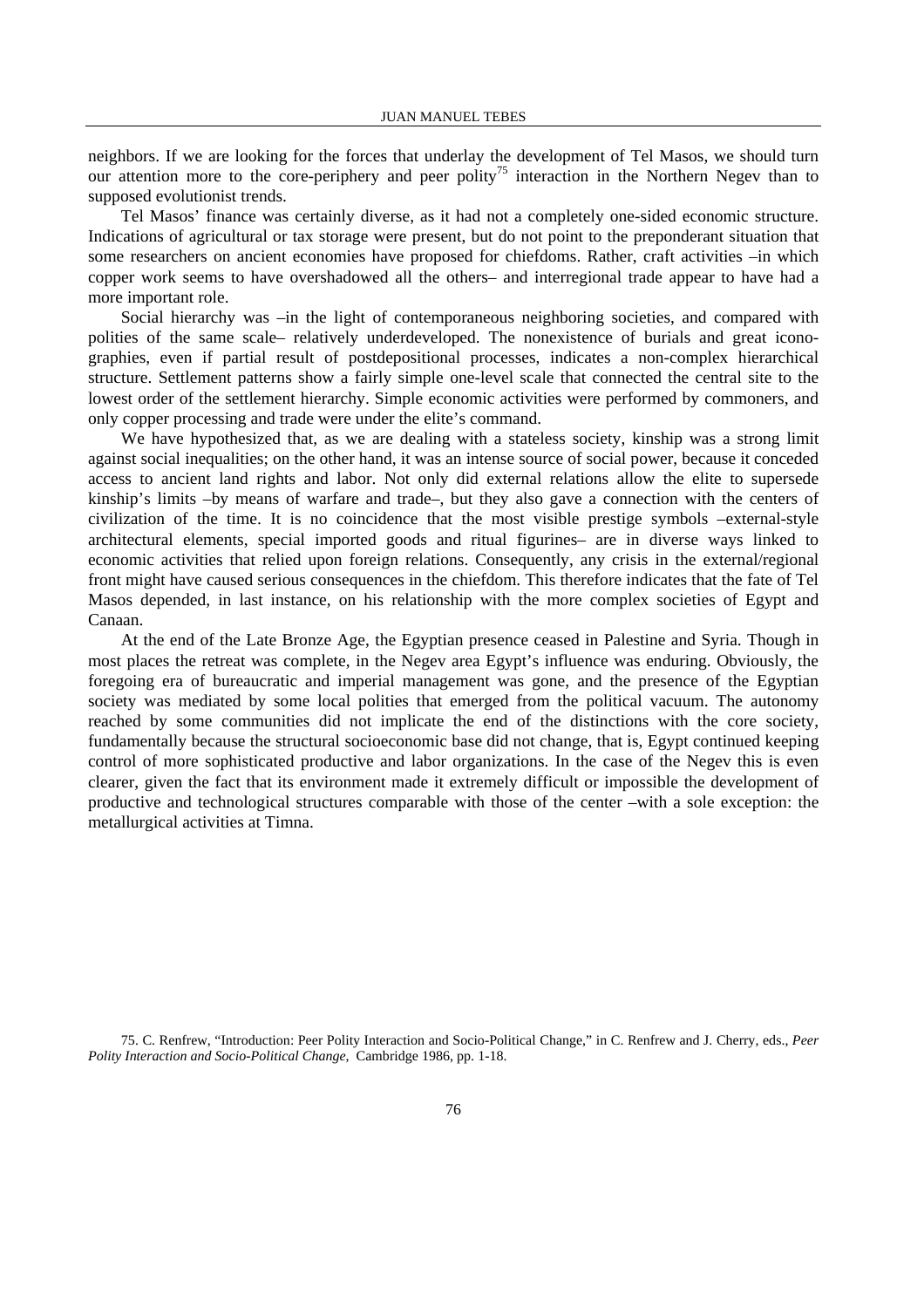

Figure 1. Main archaeological sites in Southern Palestine and the Negev in the Early Iron Age